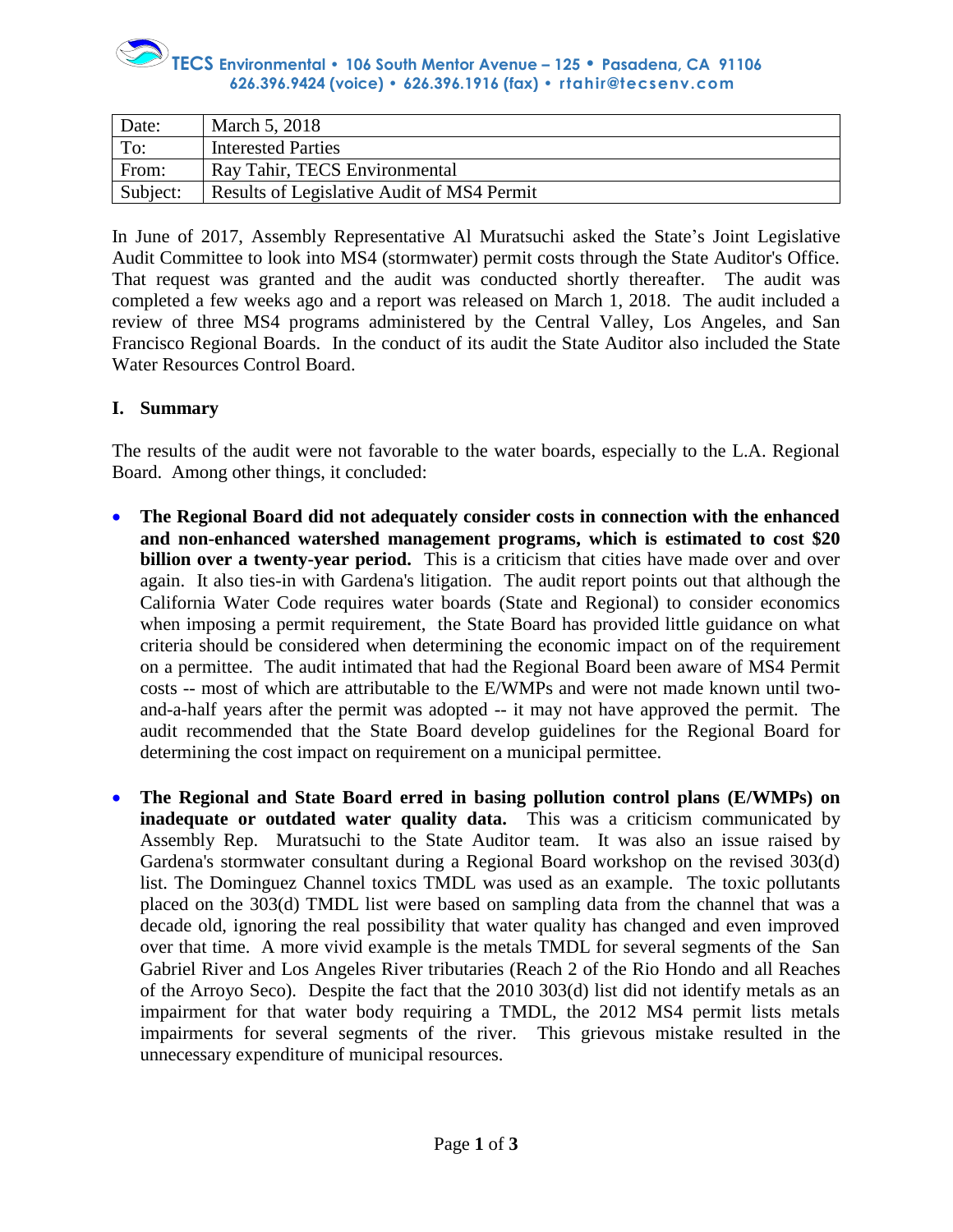- The water boards required unnecessary monitoring. As an example the audit uses is bacteria, which was based on antiquated test indicators and incorrectly applied ocean monitoring methodologies to freshwater (e.g., Los Angeles River). As a result, municipalities subject to the bacteria TMDL for the Los Angeles River were required to spend resources needlessly.
- **The State Water Board failed to develop guidelines for MS4 Permittees to report MS4 related compliance costs.** The audit noted that jurisdictions used different methods for reporting compliance costs. The State Board responded by claiming that it did have the expertise in municipal finance to develop such guidelines. The auditor responded by recommending that the State Board hire a consultant that knows municipal finance.
- **The audit criticized the Regional Board for not providing adequate oversight of watershed management plans, specifically the EWMP submitted by the Rio Hondo/San Gabriel River EWMP group.** The EWMP group reported that its watershed management plan had overestimated its pollution problem (metals) by a factor of 10. This resulted in an overestimation of the need for green street infiltration controls that added significantly to the cost of compliance. The audit report made clear that the Regional Board should have caught the error during its review of the EWMP plan. Although not specified in the audit report, Regional Board staff, in being overly deferential to the consultant-led E/WMP groups, also failed to inform the Dominguez Channel EWMP group that the City of Lomita is not subject to the Dominguez Channel Harbor/Toxics TMDL. As a consequence, the City of Lomita is required to come up with \$58,456,951 to meet its milestones (compliance targets for the Dominguez Channel EWMP group).
- **The State Water Board erred when it adopted a state-wide policy for controlling trash from MS4s.** This policy is expressed in the L.A. Regional Board's Section 13383 water code order requiring all MS4 Permittees in Los Angeles County. This policy, codified as a basin plan amendment, was not based on any studies showing that cities subject to the trash policy had problems with trash. The audit report also revealed that a number of municipalities in the State did not believe they had a problem with trash as a pollutant. These cities mentioned that spending municipal funds on trash takes away from addressing more serious pollutants.

The Auditor General recommended that the State Board rescind its policy, which would, by extension, invalidate the Regional Board's Section 13383 Order, which is used to compel compliance. It should be noted that Assembly Rep. Muratsuchi's office was responsible for raising this issue to the State Auditor in response to concerns from the City of Gardena. The State Board, in its response to the audit's comments, held steadfast in its belief that the trash policy is necessary and has no intention of changing its stance on it. Let's see what the Auditor General does. Cities should weigh-in on this issue. Letters should be sent to the State Auditor, the legislative audit committee, and the water boards supporting the audit report's findings and recommendations. One of several criticisms cities should make is that the Regional Board was not encouraged by the State Board to conduct a public hearing on the trash policy (a basin plan amendment), which is required under the California Water Code.